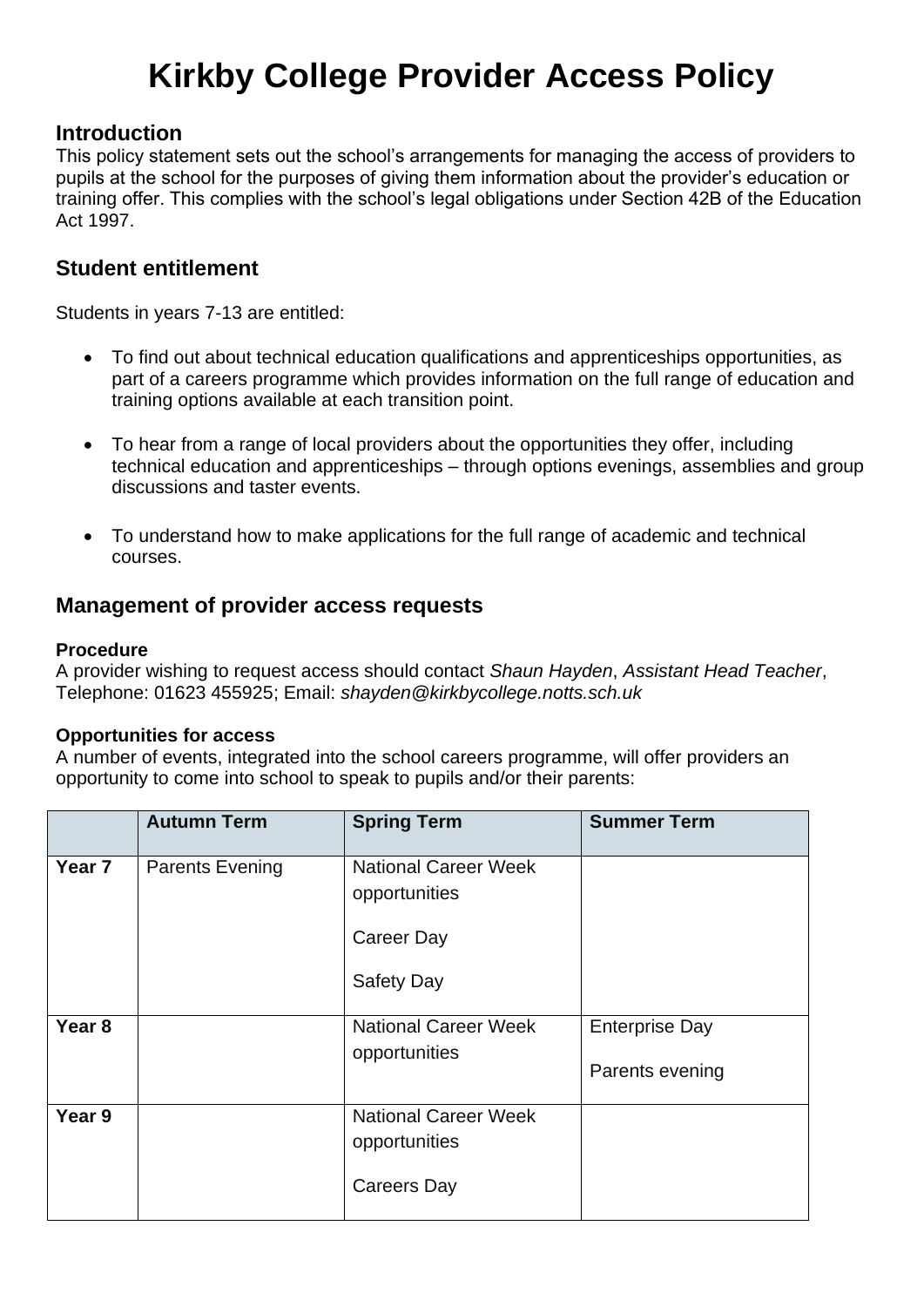|         | <b>Autumn Term</b>                                                              | <b>Spring Term</b>                                                                                                                                    | <b>Summer Term</b>                                                                       |
|---------|---------------------------------------------------------------------------------|-------------------------------------------------------------------------------------------------------------------------------------------------------|------------------------------------------------------------------------------------------|
|         |                                                                                 | <b>Parents Evening</b>                                                                                                                                |                                                                                          |
|         |                                                                                 | <b>Options Evening</b>                                                                                                                                |                                                                                          |
| Year 10 | <b>Work Experience</b><br>Launch                                                | <b>National Career Week</b><br>opportunities<br>Apprenticeship Assembly                                                                               | <b>Parents Evening</b><br><b>Work Experience Week -</b><br><b>Employer opportunities</b> |
| Year 11 | Parents evening<br><b>Study Skills Evening</b><br>Learning Provider<br>Drop ins | <b>National Career Week</b><br>opportunities<br>Life Skills Day<br>Mock Interviews-<br>employer opportunities<br><b>Learning Provider Drop</b><br>ins |                                                                                          |
| Year 12 | <b>Extended Work</b><br>Experience                                              | <b>Extended Work</b><br>Experience<br><b>National Career Week</b><br>opportunities<br>Mock Interviews-<br>employer opportunities                      | <b>Extended Work</b><br>Experience                                                       |
| Year 13 | <b>Extended Work</b><br>Experience                                              | <b>Extended Work</b><br>Experience<br><b>National Career Week</b><br>opportunities<br>Mock Interviews-<br>employer opportunities                      | <b>Extended Work</b><br>Experience                                                       |

Please speak to our Careers Leader Shaun Hayden, to identify the most suitable opportunity for you.

The school policy on safeguarding *[http://www.kirkbycollege.org.uk/wp](http://www.kirkbycollege.org.uk/wp-content/uploads/2018/05/safeguarding-policy-may-18.docx)[content/uploads/2018/05/safeguarding-policy-may-18.docx](http://www.kirkbycollege.org.uk/wp-content/uploads/2018/05/safeguarding-policy-may-18.docx)* sets out the school's approach to allowing providers into school as visitors to talk to our students.